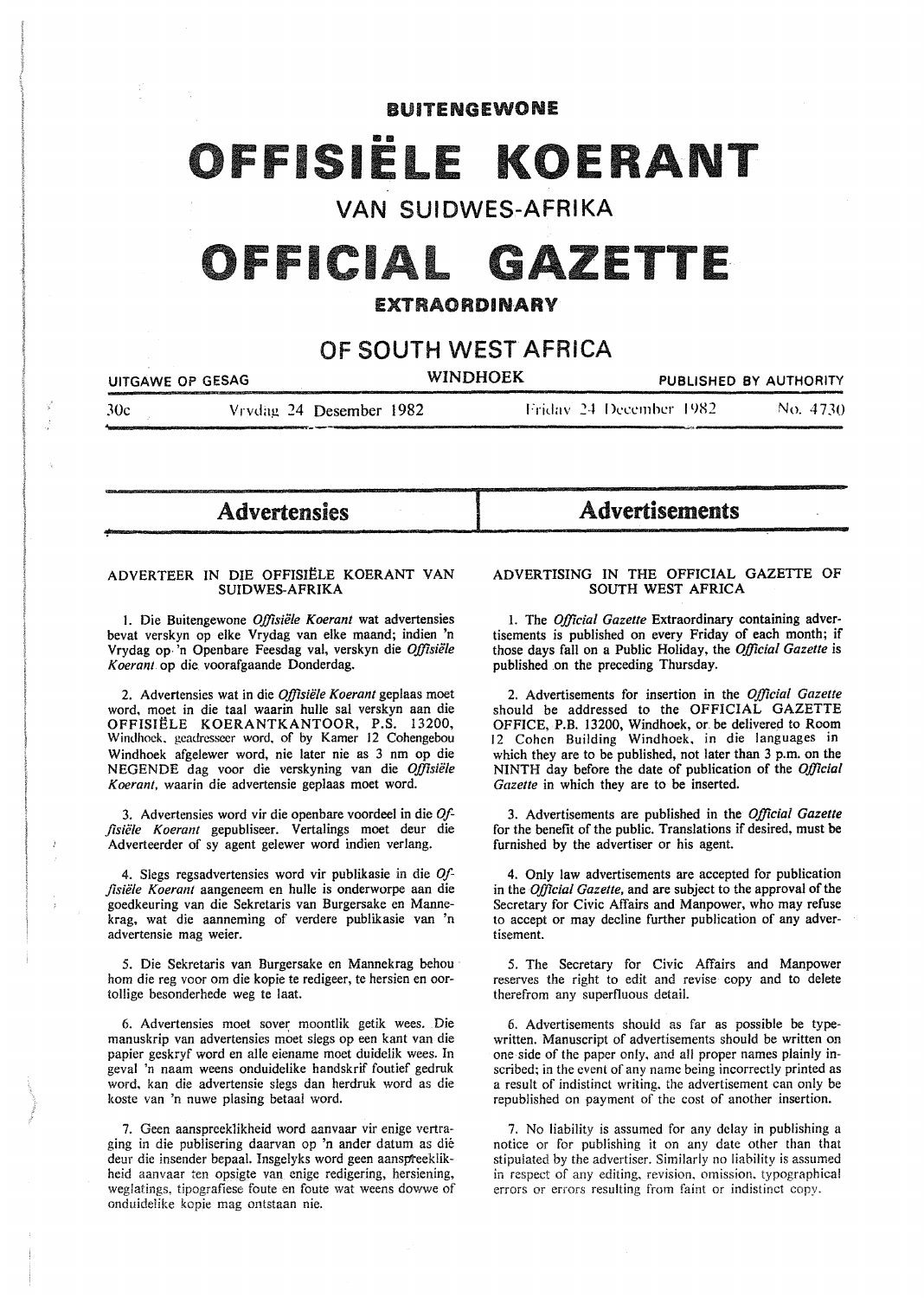8. Die insender word aanspreeklik gehou vir enige skadevergoeding en koste wat voortvloei uit enige aksie wat weens die publisering, hetsy met of sonder enige weglating, foute, onduidelikhede of in watter vorm ookal, van 'n kennisgewing teen die Administrateur-generaal ingestel word.

9. Die jaarlikse intekengeld op die *Offisiele Koerant* is R12,50 posvry in hierdie Gebied en die Republiek van Suid-Afrika, verkrygbaar by die here Swapers Beperk, Posbus 56, Windhoek. Oorsese intekenaars moet posgeld vooruitbetaal. Enkel eksemplare van die *Offisiële Koerant* is verkrygbaar van die here Swapers Beperk. Posbus 56, Windhoek. teen 30c per eksemplaar. Eksemplare word vir slegs twee jaar in voorraad gehou.

10. Die koste vir die plasing van kennisgewings is soos volg en is betaalbaar by wyse van tjeks, wissels, pos- of geldorders:

#### LYS VAN VASTE TARIEWE

| Gestandaardiseerde kennisgewings                                                                                                                                                                                                                                                                                                | Tarief per<br>plasing<br>R                    | Standardised notices                                                                                                                                                                                                                        | Rate per<br>insertion<br>R                    |
|---------------------------------------------------------------------------------------------------------------------------------------------------------------------------------------------------------------------------------------------------------------------------------------------------------------------------------|-----------------------------------------------|---------------------------------------------------------------------------------------------------------------------------------------------------------------------------------------------------------------------------------------------|-----------------------------------------------|
| Boedelwettekennisgewings: Vorms J.<br>187. 193, 197, 295, 297, 517 en 519<br>Derdeparty assuransie eise om skadevergoeding<br>Insolvensiewet en<br>maatskappywettekennisge-<br>wings: J. 28, J. 29, Vorms 1 tot 9                                                                                                               | R3,25<br>6.00<br>5,00<br>2,00<br>2,50<br>4.00 | Administration of Estates Acts notices: Forms J.<br>$187, 193, 197, 295, 297, 517, 510, \ldots$<br>Third party insurance claims for compensation<br>Insolvency Act and Company Acts notices: J. 28,                                         | R3,25<br>6,00<br>5,00<br>2,00<br>2.50<br>4.00 |
| L.W. $-$ Vorms 2 en 6 $-$ by komstige verkla-<br>rings volgens woordetaltabel, toegevoeg tot die<br>basiese tarief.                                                                                                                                                                                                             |                                               | $N.B.$ - Forms 2 and 6 - additional statements<br>according to word count table, added to the<br>basic tariff.                                                                                                                              |                                               |
| Naamsverandering (vier plasings)<br>Naturalisasiekennisgewings (insluitende 'n her-<br>Onopgeëiste geld — slegs in die buitengewone $Qf$ -<br>fisiële Koerant, sluitingsdatum 15 Januarie (per in-<br>skrywing van "naam, adres en bedrag")<br>Slumopruimingshofkennisgewings, per perseel<br>Verlore lewensversekeringspolisse | 25,00<br>2,00<br>0,80<br>5,00<br>4,00<br>2.00 | Naturalisation notices (including a reprint for the<br>Unclaimed moneys - only in the extraordinary<br>Official Gazette, closing date 15 January (per entry<br>of "name, address and amount")<br>Slum Clearance Court notices, per premises | 25,00<br>2,00<br>0,80<br>5,00<br>4,00<br>2,00 |
| Nie gestandaardiseerde kennisgewings                                                                                                                                                                                                                                                                                            |                                               | Non standardised notices                                                                                                                                                                                                                    |                                               |
| Maatskappykennisgewings:                                                                                                                                                                                                                                                                                                        |                                               | Company notices:                                                                                                                                                                                                                            |                                               |
| Kort kennisgewings: Vergaderings, besluite,<br>aanbod van skikking, omskepping van maat-<br>skappy, vrywillige likwidasies, ens.: sluiting van<br>oordrag van lederegisters en/of verklarings aan                                                                                                                               | 11,00                                         | Short notices: Meetings, resolutions, offer of com-<br>promise, conversion of company, voluntary<br>windings-up; closing of transfer or members'<br>registers and/or declaration of dividends                                               | 11,00                                         |
| Dranklisensie kennisgewings (in buitengewone Of-<br>fisiële Koerante, t.w. Junie/Tvl. November/Kaap,<br>Januarie/OVS., April/Natal) per tweetalige aan-                                                                                                                                                                         | 7,00                                          | Liquor Licence notices (in extraordinary Gazettes,<br>viz. June/Tvl. November/Cape, January/O.F.S.,<br>April/Natal), per bilingual application                                                                                              | 7,00                                          |
| Verklaring van dividende met profytstate, notas in-                                                                                                                                                                                                                                                                             | 25,00                                         | Declaration of dividend with profit statements, in                                                                                                                                                                                          | 25,00                                         |
| Lang kennisgewings: Oordragte, veranderings met<br>betrekking tot aandele of kapitaal, aflossings, be-<br>sluite, vrywillige likwidasies                                                                                                                                                                                        | 37,00                                         | Long notices: Transfers, changes in respect of<br>shares or capital, redemptions, resolutions, volun-                                                                                                                                       | 37,00                                         |
| Handelsmerke in Suidwes-Afrika                                                                                                                                                                                                                                                                                                  | 11,00                                         | Trade marks in South West Africa                                                                                                                                                                                                            | 11,00                                         |
| Likwidateurs en ander aangesteldes se kennisge-                                                                                                                                                                                                                                                                                 | 7,00                                          | Liquidator's and other appointees' notices                                                                                                                                                                                                  | 7,00                                          |

8. The advertiser will be held liable for all compensation and costs arising from any action which may be instituted against the Administrator-General as a result of the publication of a notice with or without any omission, errors, lack of

9. The subscription for the *Official Gazette* is R 12,50 per annum, post free in this Territory and the Republic of South Africa, obtainable from Messrs. Swapers Limited, P.O. Box 56. Windhoek. Postage must be prepaid by overseas subscribers. Single copies of the *Official Gazette* may be obtained from Swapers Limited, P.O. Box 56, Windhoek, at the price of 30c per copy. Copies are kept in stock for only two years.

clarity or in any form whatsoever.

10. The charge for the insertion of notices is as follows and is payable in the form of cheques, bills, postal or money orders:

#### LIST OF FIXED TARIFF RATES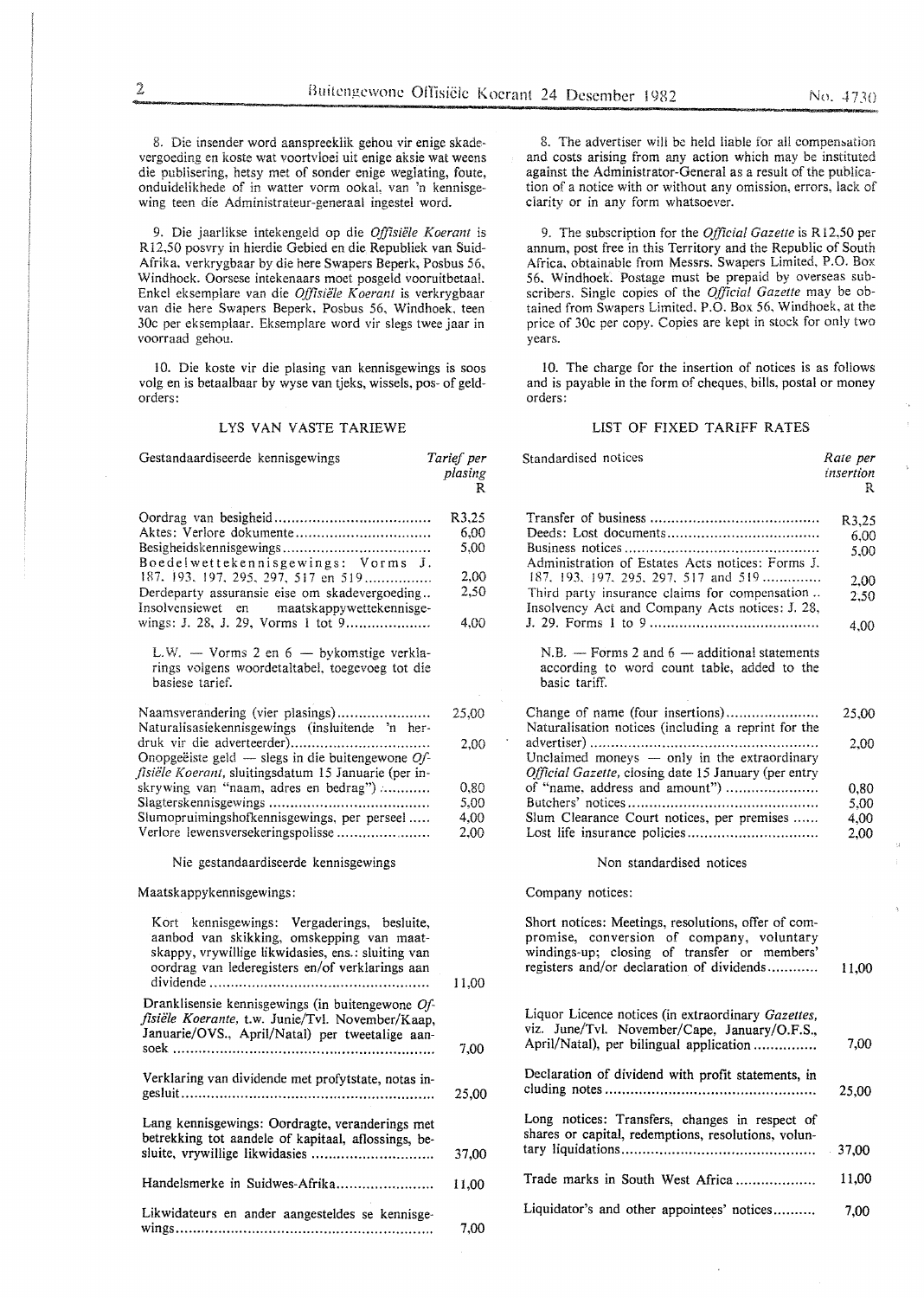Sales in execution and other public sales:

| Public auctions, sales and tenders: |       |
|-------------------------------------|-------|
|                                     | 6.00  |
|                                     | 15.00 |
|                                     | 23.00 |

Orders of the Court:

| Provisional and final liquidations or sequestra- |       |
|--------------------------------------------------|-------|
|                                                  | 14.00 |
| Reductions or changes in capital mergers, offer  |       |
|                                                  | 37,00 |
| Judicial managements, curator bonis and similar  |       |
|                                                  | 37,00 |
|                                                  | 4.00  |
| Supersessions and discharge of petitions (J.     |       |
|                                                  | 4.00  |

11. The charge for the insertion of advertisements other than the notices mentioned in paragraph 10 is at the rate of 56c per em double column. (Fractions of a em to be reckoned as a em).

12. No advertisements are inserted unless the charge is prepaid. Cheques, drafts, postal orders or money orders must be made payable to the Secretary, Civic Affairs and Manpower.

#### Vorm/Form J 187

### UKWIDASIE- EN DISTRIBUSIEREKENING IN BESTORWE BOEDELS WAT TER INSAE LE

lngcvolgc artikel 35(5) van Wet 66 van 1965, word hierby kcnnis gcgec dat duplikate van die likwidasie- en distribusierekenings (eerste en finale. *tensy anders vermeld)* in die bocdels hieronder vermeld. in die kantore van die Meesters en Landdroste soos vermeld en gedurende 'n tydperk van 21 dae (of kortcr of Ianger *indien spesiaa/ vermeld)* vanaf gemelde datums of vanaf datum van publikasic hiervan. as dit later is, ter insae lê van alle persone wat daarby belang het.

lndien binne genoemde tydperk geen besware daarteen by die betrokke Meesters ingedien word nie, gaan die eksekuteurs oor tot die uitbetalings ingevolge gemelde rekenings.

392/82 - THIRION (gebore Van Zyl) Geezina Maria Jacoba 1607080005003 Elizabeth Hof 3 Windhoek Windhoek R H Meyeridricks Bestuurder Santamtrust Beperk Posbus 4333 Kaapstad (Eksekuteur).

364/82 - STERN Walter Solomon 150109 5010 00 1 Windhoek L.E. & H. Stern c/o P 0 Box 3138 Windhoek.

233/82 - POTGIETER Daniel Rudolf 320822 5013 00 8 Plaas "Haloli" Tsumeb Tsumeb Windhoek Barclays National Bank Limited Trustee Branch P 0 Box 512 Cape Town.

Geregtelike en ander openbare verkope:

|                                        | 18.00 |
|----------------------------------------|-------|
| Openbare veilings, verkope en tenders: |       |
|                                        | 6.00  |
|                                        | 15.00 |
|                                        | 23.00 |

Orders van die Hof:

| Voorlopige en finale likwidasies of sekwestra- |       |
|------------------------------------------------|-------|
|                                                | 14,00 |
| Vermindering of veranderings in kapitaal,      |       |
| samesmeltings, aanbod van skikking             | 37,00 |
| Geregtelike besture, kurator bonis en soort-   |       |
| gelyke en uitgebreide bevel nisi               | 37.00 |
| Verlenging van keerdatum                       | 4.00  |
| Tersydestellings en afwysings van petisies (j. |       |
|                                                | 4.00  |
|                                                |       |

11. Die koste vir die plasing van advertensies, behalwe die kennisgewings wat in paragraaf 10 genoem word, is teen die tarief van 56c per em dubbelkolom. (Gedeeltes van 'n em moet as voile em bereken word).

12. Geen advertensie word geplaas nie tensy die koste vooruitbetaal is. Tjeks, wissels, pos- en geldorders moet aan die Sekretaris, Burgersake en Mannekrag betaalbaar gemaak word.

# LIQUIDATION AND DISTRIBUTION ACCOUNTS IN DECEASED ESTATES LYING FOR INSPECTION

ln terms of section 35(5) of Act 66 of 1965. notice is hereby given that copies of the liquidation and distribution accounts (first an final. *unless otherwise stated)* in the estates specified below will be open for the inspection of all persons interested therein for a period of 21 days (or shorter or longer *if specially stated)* from the date specified or from the date of publication hereof. whichever may be the later. and at the offices of the Masters and Magistrates as stated.

Should no objection thereto be lodged with the Masters concerned during the specified period. the executors will proceed to make payments in accordance with the accounts.

422/82 - SMIT Johannes Petrus 171223 5031 00 I Johannes Petrus Humestraat nommer 1 Academia Windhoek Ellie Maria Magrieta Smit 240404 0013 00 7 Bank Windhoek Beperk Posbus 15 Kaiserstraat 262 Windhoek 9000.

411/82 - LEINVEBER Georg Felix Friedrich Wilhelm Guido Heinrich 991 126 5006006 P/Bag 2560 Outjo Farm "Danube" District Outjo. South West Africa Outjo Windhoek E.J.M. Leinveber c/o Engling, Stritter & Partners P 0 Box 43 5th Floor CDM Centre Windhoek.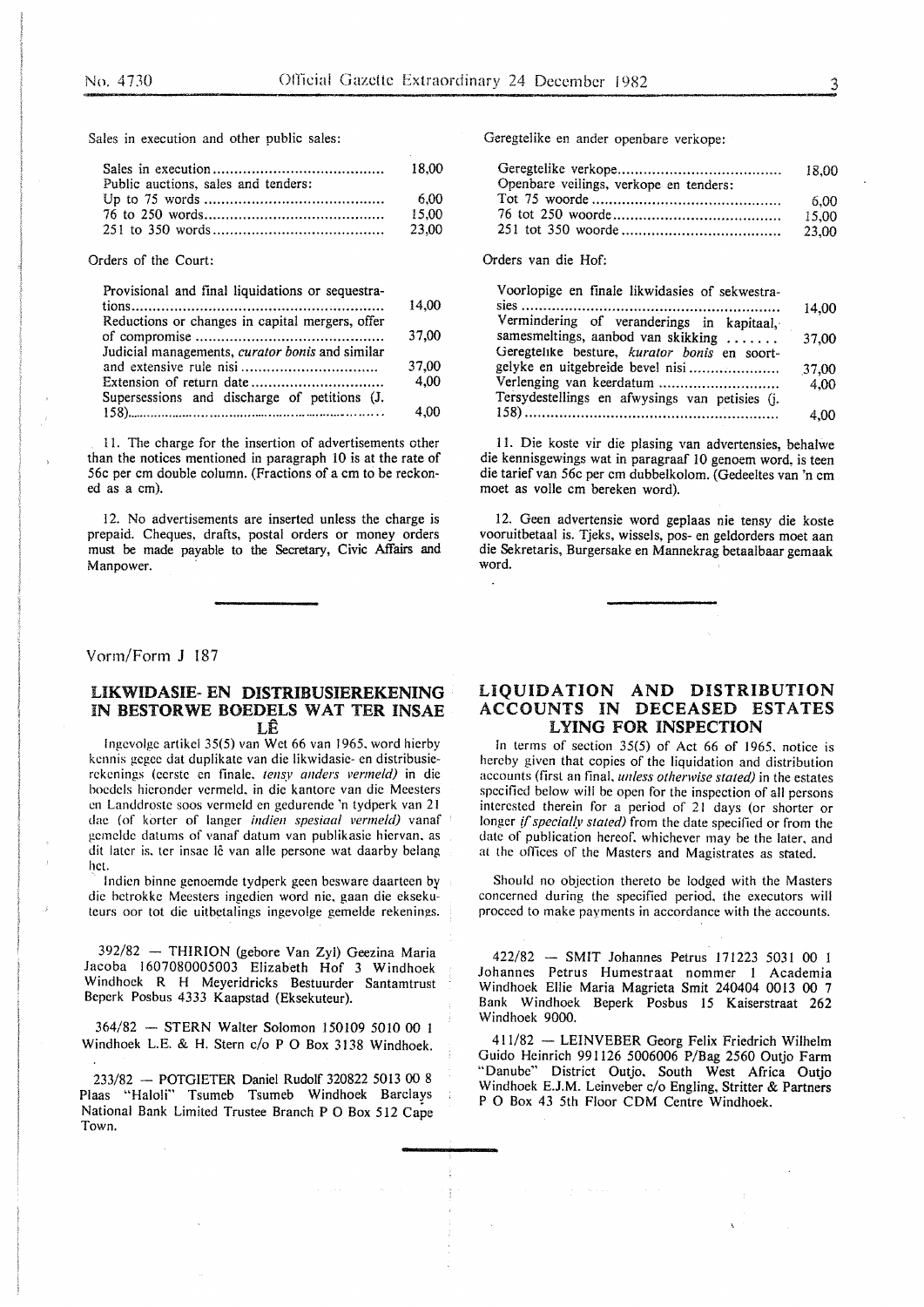Vorm/Form J !93

# KENNISGEWING AAN KREDITEURE IN BESTORWE BOEDELS

Alle persone wat vorderinge het teen die boedels hieronder vermeld, word hierby versoek om hul vorderinge by die betrokke cksekuteurs en binne 'n tydperk van 30 dac (of andcrsins soos aangedui) gereken vanaf die datum van publikasic hicrvan in .te !ewer. Die inligting word verstrek in die volgordc: Boedelnommcr. familienaam en voornamc. gcboortedatum. pcrsoonsnommer. laaste datum. datum oor lede: nagelate eggenoot(note) se name, familienaam. gcboortcdatum en pcrsoonsnommcr: naam en adres van cksckutcurs of gcmagtigdc agent. tydpcrk toegelaat vir !ewering van vorderings *indien anders as 30 dae.* 

500/82 GADD Dirk A!bertus Windhoek 30.08.!936 360830 5019 009 Jordaanstraat 41, Pionierspark Windhoek 21 Oktober 1982 Catrina Johanna Gadd R H Meyeridricks Bcstuurder Santamtrust Beperk Posbus 4333 Kaapstad (Eksekuteur).

148/82 -- JANSEN VAN RENSBURG Windhoek Jan Hcrmanus Machicl 20-6-1929 (290620 5050 00 4) Grootfontcin 25-3-1982 Barclays National Bank Limited Trustee Branch P 0 Box 512 Cape Town.

### Vorm/Form No. 517

## KENNISGEWING AAN KREDITEURE IN BESTORWE BOEDELS

Alle persone wat vorderinge het teen die boedels in die hvlae vermeld, word versoek om sodanige vorderings binne 'n tydperk van 30 dae (of andersins soos aangedui) vanaf die datum van puhlikasie hiervan by die hetrokkc cksekutcurs in te lewer.

512/82 --SWARTZ Andries Johannes 9/2/1913 130209 5052 006 Kcetmanshoop 22/10/82 Swartz Aiida Hendrika Standard Bank SWA Bpk. Trustee Tak. Windhoek Windhoek SWA.

#### Vorm 519

# LIKWIDASIE EN DISTRIBUSIEREKENING IN BESTORWE BOEDEL WAT TER INSAE LE

lngcvolge artikcl 35 (5) van Wet 66 van 1965 word hierby kcnnis gegec dat die likwidasie- en distribusierekening in die Bocdel in die Bylac venneld in die kantore van die Meester van die Hooggeregshof en Landdros soos vermeld vir 'n tvdpcrk van 21 dae vanaf die datum van publikasie hiervan (of andersins soos aangedui) ter insae sal lê vir alle persone wat daarby belang het.

!ndicn gcen bcswarc daartccn by die Meester binne die gemelde tydperk ingedien word nie, sal die eksekuteur tot uithetaling· daarvolgens oorgaan.

# NOTICE TO CREDITORS IN DECEASED ESTATES

All persons having claims against the estates mentioned below arc hereby called upon to lodge their claims with the executors concerned. within 30 days (or otherwise as indicated) calculated from the date of publication hereof. The information is given in the following order: Estate numcr. surname and christian names, date of birth, identity number. last address. date of death: surviving spouse's names. surname date of birth and identity number: name and address of executor or authorised agent. period allowed for lodgement or rlaims *{(other than 30 days.* 

463/82 -- WILLIAMS Richard Gilbert Windhoek 8th July 1937 370708-5008-00-8 23 Galan Street Windhoek West 16th October 1982 Barclays National Bank Limited Trustee Branch P 0 Box 512 Cape Town.

472/82 FROWERK Oskar Heinz Guenther Windhoek 10/1 I/1921 211110 5006 10 3 Plaas "Ravensberg" Distrik Okahandja 19/6/1982 Marie Antionctte Martha Urusula Leandra Frowerk 8/5/1923 230508 0003 10 7 Muller & Brand Posbus 2073 Windhoek.

## NOTICE TO CREDITORS IN DECEASED **ESTATES**

All persons having claims against the estates specified in the schedule, are called upon to lodge their claims with the executors concerned within a period of 30 days (or otherwise as indicated) from the date of publication hereof.

 $511/82$  - SELL Käthe Wilhelmine  $3/7/1904$  040703 0027 10 3 Otjiwarongo 9 November 1982 Standard Bank SW A Bpk. Trustee Tak Windhoek Windhoek SW A.

# LIQUIDATION AND DISTRIBUTION ACCOUNT IN DECEASED ESTATE LYING FOR INSPECTION

In terms of section 35 (5) of Act 66 of 1965 notice is hereby given that the liquidation and distribution account in the Estate specified in the Schedule will be open for in the inspection of all persons interested therin for a period of 21 days from the date of publication hereof (or otherwise as indicated) at the offices of the Master of the Supreme Court and Magistrate. as stated.

Should no objection thereto be lodged with the Master during the specified period. the Executor will proceed to make payment in accordance therewith.

492/82 --· BUCHHOLZ Paul Karl Erwin 000202 5007 002 Swakopmund Ecrste en Finale 24/12/82 Windhoek Swakopmund Standard Bank SW A Bpk. Trustee Tak Posbus 2164 Windhoek 9000.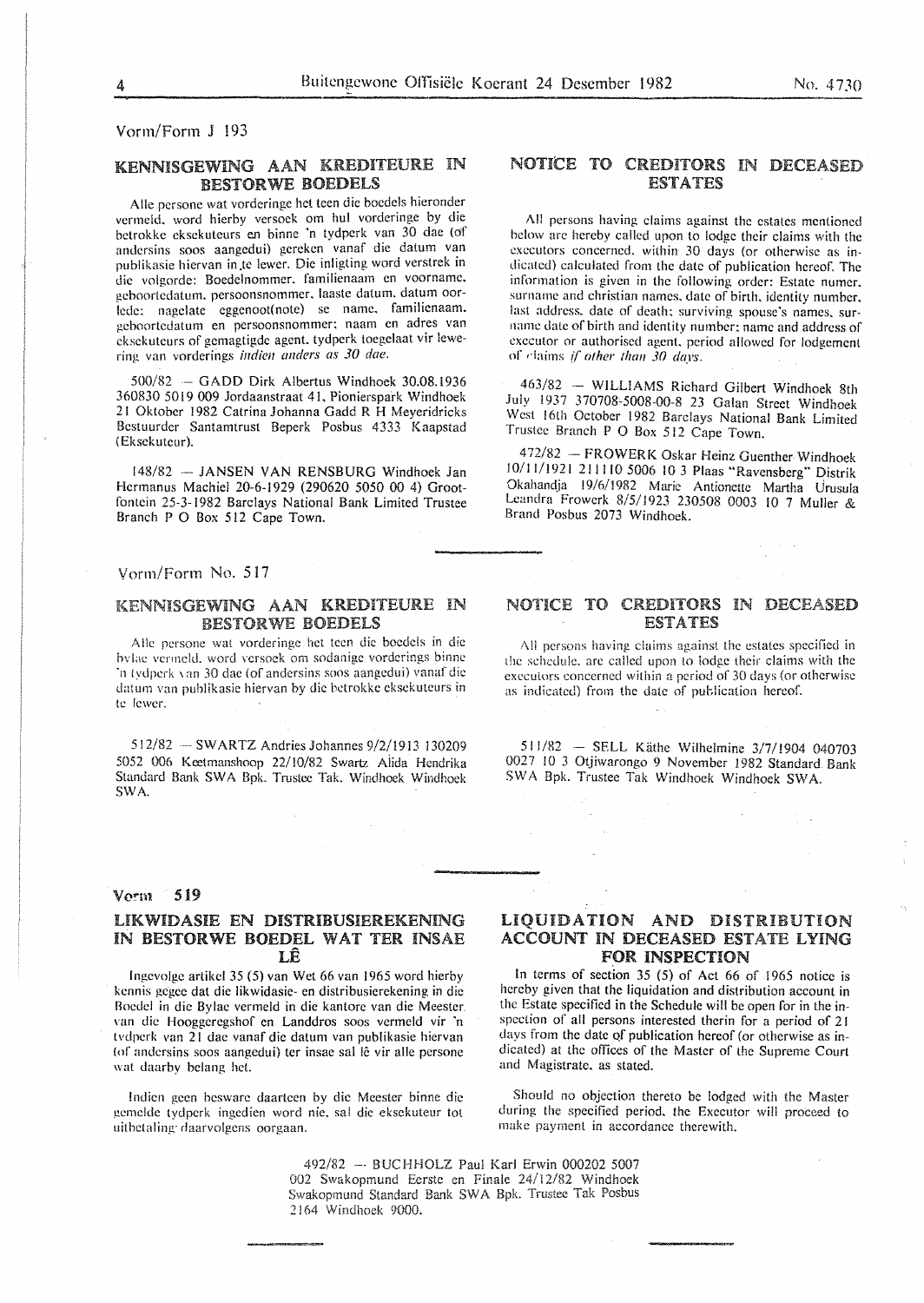### Vorm. J 29

# EERSTE BYEENKOMSTE VAN SKULDEISERS, KONTRIBUANTE, LEDE OF SKULDBRIEFHOUERS VAN<br>GESEKWESTREERDE BOEDELS. **GESEKWESTREERDE** MAATSKAPPYE IN LIKWIDASIE OF ONDER VOORLOPIGE GEREGTELIKE BESTUUR

Nademaal die boedels of maatskappye hieronder vermeld op las van die Hooggeregshof van Suid-Afrika gesekwestreer, gelikwideer of onder voorlopige geregtelike bestuur geplaas is, word hierby deur die Meesters van die Hooggeregshof ingevolge artikels 17(4) en 40{1) van die Insolvensiewet, 1936, artikels 119 (3), 125 (1) en *196bis* (4) van die Maatskappywet, 1926, en artikels 356 (1), 364 (I) en 429 van die Maatskappywet, 1973, kennis gegee dat 'n eerste byeenkoms van skuldeisers, kontribuante, lede of skuldbriefhouers van genoemde boedels of maatskappye op die datums, ure en plekke hieronder vermeld, vir die bewys van eise teen die boedels of maatskappye, die verkiesing van kurators, likwidateurs of geregtelike bestuurders of bestuurders of voorlopige geregtelike bestuurders, of vir die doeleindes bedoel in artikel 364 of 431 van Wet 61 van 1973, na gelang van die geval, gehou sal word.

In 'n plek waarin 'n kantoor van 'n Meester is, word die byeenkoms voor die Meester en op ander piekke voor die Landdros gehou.

# FIRST MEETINGS OF CREDITORS, CONTRIBUTORIES, MEMBERS OR DEBENTURE-HOLDERS OF SEQUESTRATED ESTATES, COMPANIES BEING WOUND UP OR PLACED UNDER PROVISIONAL JUDICIAL MANAGEMENT

The estates and companies mentioned below having been placed under sequestration, being wound up or having been placed under provisional judicial management by order of the Supreme Court of South Africa, Masters of the Pupreme Court Court hereby give notice, pursuant to sections 17 (4) and 40 (1) of the Insolvency Act, 1936, sections 119 (3), 125 (1) and *196bis* (4) of the Companies Act, 1926, and sections 356 (I), 364 (1) and 429 of the Companies Act, 1973, that first meeting of creditors, contributories, members or debenture-holders of the said estates or companies will be held on the dates and at the times and places mentioned below, for proof of claims against the estates or companies, the election of trustees, liquidators or judicial managers or managers or provisional judicial managers or for the purposes referred to in section 364 or 431 of Act 61 of 1973, as the case may be.

Meetings in a place in which there is a Master's office, will be held before the Master; elsewhere they will be held before the Magistrate.

W26/82 - GROOTFONTEIN SLAGHUIS (EDMS) BPK. 24 September 1982 3 Desember 1982 5 Januarie 1983 10h00 - Grootfontein Meester van die Hooggeregshof P/Sak l3l90 Windhoek S.W.A.

#### KENNISGEWING VAN VERKOOP VAN HANDELAARSBESIGHEID OOREENKOMSTIG ARTIKEL 34 VAN WET 24 VAN 1936

K ENNIS GESKJED HIERMEE OOREENKOMSTIG Artikel 34 van Wet Nr 24 van 1936, soos gewysig dat WILLIAM GEORGE FRANKLIN van voorneme is om die A lgemene Handelaars en Bloemistebesigheid te BULOWSTRAAT 99, WINDHOEK te verkoop en oor te dra aan HENNING JACOBUS SNYMAN wat die bcsigheid sal voortsit by dieselfde adres en onder dieselfde naam vir sy uitsluitlikc voordeel en rekening vanaf die 3lste dag van Januarie 1983.

GETEKEN TE WINDHOEK OP HIERDIE lOde dag van DESEMBER 1982.

> DR WEDER KRUGER & HARTMANN Prokureur vir die Partye Posbus 864 WINDHOEK

### KENNISGEWING VAN OORDRAG VAN BESIGHEID

Neem kennis dat aansoek na 14 (veertien) dae vanaf publikasie van heirdie kennisgewing gedoen sal word by die Landdroshof vir die distrik van Swakopmund vir nuwe handclslisensies ten opsigte van die besigheid bekend as BAMBI TAKE-AWAY FOODS welke voorheen gedryf is deur MATHYS WALLACE THERON te Nr 13 Poststraat Swakopmund en welke besigheid deur hom vervreem is ten gunste van FREDERICK BERNHARD JACOBS wat die bcsigheid op dieselfde persele en odner dieselfde naam sal voortsit. Hierdie kennisgewing dien ter selfder tyd as 'n kennisgcwing in terme van Artikel 34 van Wet 24 van 1936, soos gewysig.

ALDUS GEDAAN EN GETEKEN te SWAKOPMUND op hierdie 3de dag van Desember 1982.

> SWANEPOEL & KINGHORN Prokureurs vir die Partye Kaiser Wilhelm Straat Standard Bank-gebou Posbus 1455 SWAKOPMUND.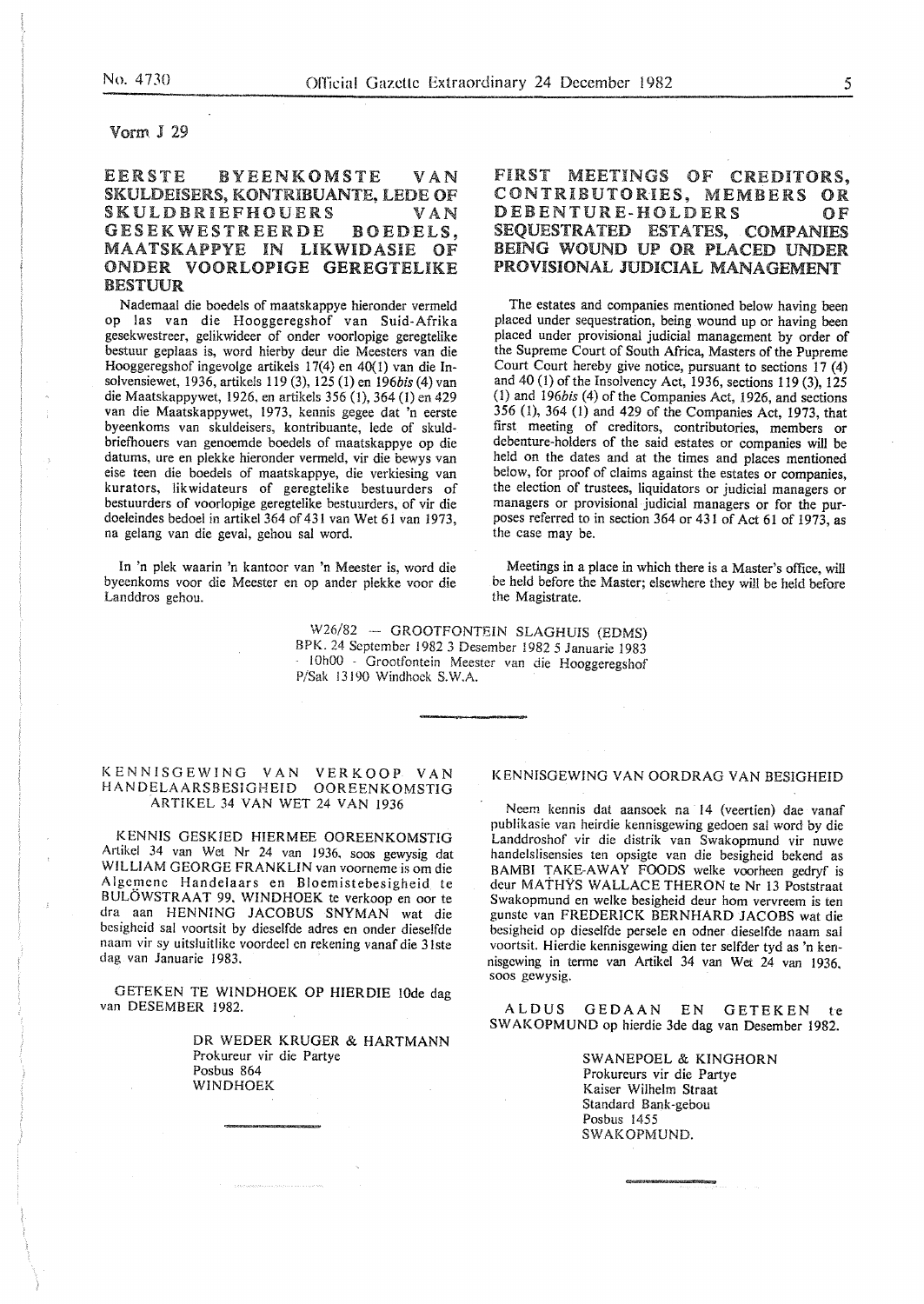#### IN DIE HOOGGEREGSHOF VAN SUIDWES-AFRIKA WINDHOEK. VRYDAG, 26 NOVEMBER 1982 VOOR SY EDELE REGTER MOUTON

A 137/82

ln die aansoek van:

BARCLAYS NASIONALE BANK VAN SWA BPK. Applikant

teen

F.F.M. ENGINEERING (PTY) LTD Posbus 141 OKAHANDJA 9000 Respondent

Na aanhoor van Advokaat Lubowski namens die Applikant en na deurlees van die Kennisgewing van Mosie en ander stukke hierin geliasseer:

#### GELAS DIE HOF

- I. DAT die bogenoemde Respondent Maatskappy hiermee Voorlopig gclikwideer word.
- 2. Dat 'n Bevel nisi hiermee uitgereik word waarin aile bclanghebbende persone opgeroep word om te verskyn en rcdes. indien enige voor hierdie Hof aan te voer op VRYDAG 21 JANUARIE 1983 om !OhOO waarom die genoemde Respondent Maatskappy nie finaal gelikwideer sal word nie.
- 3. Dat betekening van heirdie bevel geskied op die geregistreerde kantoor van die genoemde Respondent Maatskappy asook deur publikasie daarvan een maal in elk van "Die Republikein" "The Windhoek Observer" en die "Offisiële Koerant".
- 4. Dat koste van hierdie aansoek, koste in Likwidasie sal wees.

OP LAS VAN DIE HOF

H. Peters GRIFFIER

(P.G. VD MERWE)

#### NOTICE OF TRANSFER OF BUSINESS

Take notice that ENRICO FLEISCHMANN and GUISEPPE MARTH have disposed of the business conducted by them on Erf 214 Stuebe! Street Windhoek under the name and style of GERTS KLAUSE RESTAURANT to DANEIL AMY MICHEL and BENN GERHARD POTGIETER who will carry on business for their own account at the same address and under the same name and style and that 14 days after publication hereof the said DANEIL. AMY MICHEL and BENN GERHARD POTGIETER will apply to the Licencing Court Windhoek for the issue of a Restaurant and Tobacco Licence.

> Sgd. D A Michel B G Potgieter P 0 Box: 20105 WINDHOEK

VERLORE TRANSPORT AKTE

Hiermec word kennis gegee dat ons voornemens is om aansoek te doen vir 'n gesertifiseerde afskrif van Akte van Transport Nr T287/1969 gedateer 27 Februarie 1969

TEN GUNSTE VAN

JOHANNES JAKOBUS SMEER {Gebore op 30 Julie 1939)

ten aansien van

SEKERE Halwe  $(\frac{1}{3})$  aandeel in Plaas Jakalswater Nr 13

GELEE Registrasie Afdeling "G"

GROOT I 499.8162 (Eenduisend Vierhonderd Nege-en-Negentig Komma Agt Een Ses Twee) Hektaar

en

SEKERE Halwe  $(\frac{1}{2})$  aandeel in Plaas Modderfontein Nr 131

GELEE Registrasie Afdeling "G"

GROOT 6 348.7732 (Sesduisend Drie Honderd Agt-en-Veertig Komma Sewe Sewe Drie Twee) Hektaar

Aile persone wat teen die uitreiking van sodanige afskrif bcswaar maak. word hiermee versoek om dit skriftelik in te dien by die Registrateur van Aktes te Windhoek binne 5 {vyf) wekc na die laaste publikasie van hierdie kennisgewing.

> SWANAPOEL & KINGHORN Posbus 1455 SWAKOPMUND 9000

#### KENNISGEWING VAN VERKOOP VAN HANDELAARSBESIGHEID OOREENKOMSTIG ARTIKEL 34 van WET 24 van 1936

KENNIS GESKIED HIERMEE ooreenkomstig Artikel<br>34 van Wet 24 van 1936, soos gewysig dat SUSANNA 24 van 1936, soos gewysig dat SUSANNA MARGARETHA MARIA PIETERSE van voorneme is om die Algemene Handelaar en Restaurant-besigheid te Erf Nr 1503, Kaiserstraat. Windshoek. te verkoop en oor te dra aan CHRISTIAAN DU TOIT POTGIETER wat die besigheid sal voortsit by dieselfde adres en onder dieselfde naam vir sy uitsluitlike voordeel en rekening vanaf die 15de dag van Februarie 1983.

GETEKEN TE WINDHOEK hierdie lOde dag van Desember 1982.

> DR WEDER KRUGER & HARTMANN Prokureur vir die Partye Posbus 863 WINDHOEK